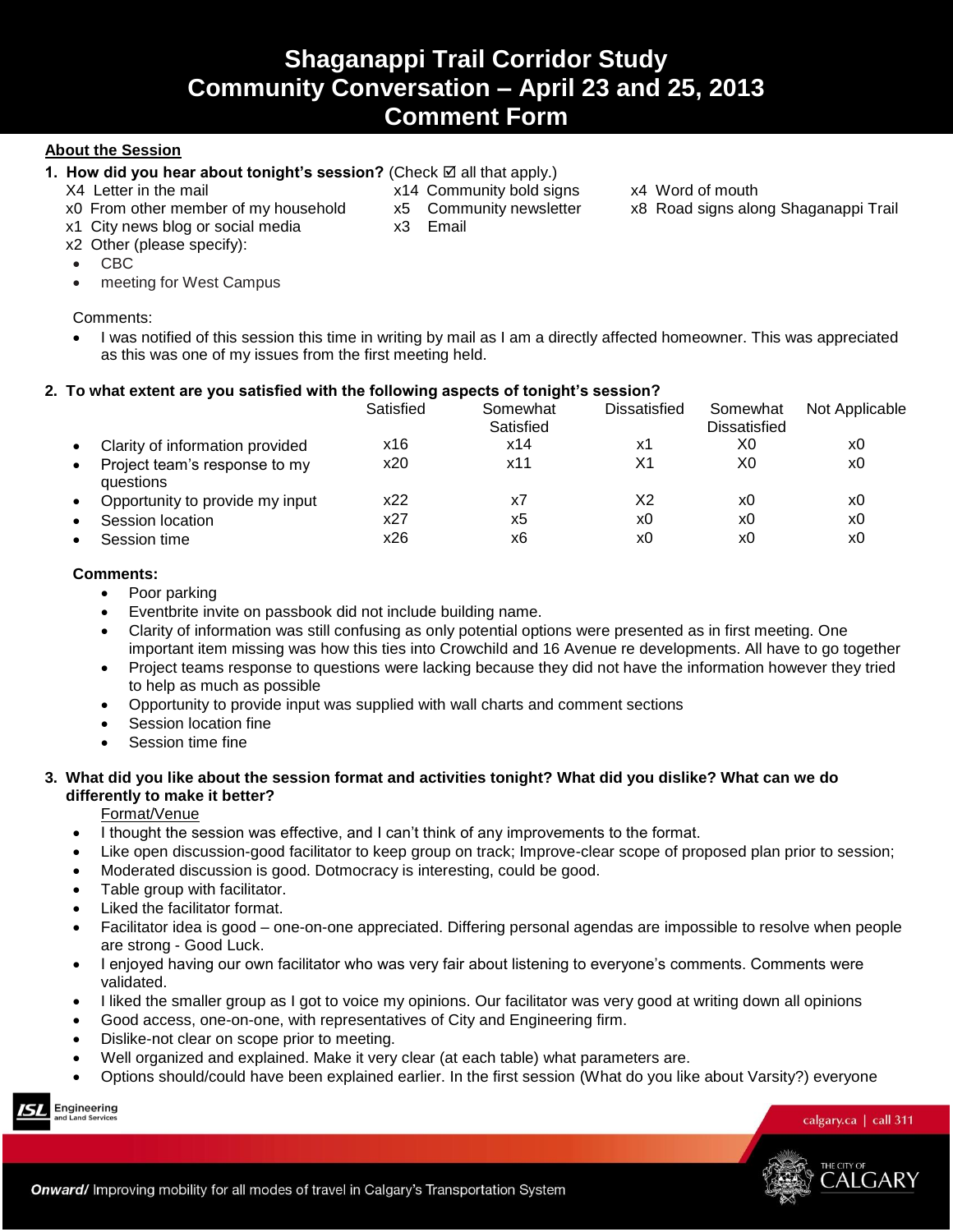was already jumping ahead.

- A question period (short) at the beginning of the session would put everyone on the same page. Being able to indicate our opinions on the different options was useful.
- Very democratic; I liked the activities.
- I liked voting. I would have liked to have more conversation about sustainability What does this mean? Most people do not have this on their minds. A little education beforehand on what other cities do.
- The session was rushed and I don't think it was designed for people to be heard. It seemed as though there were concrete ideas proposed by The City and all of the questions asked by The City were designed to provide responses in favor of the project. Loaded questions to get the preferred response.
- We seemed "handled". Asking for information and "experts" coming over to table to talk but then cut off. The reason, so that attention to asking for input to questions still not having enough information to give proper input to. More open Q and A needed. People are deciding on statements that are not accurate and that they do not have proper input of impact and consequences of.
- Session format was confusing at first as information was identical to first session with one option removed. As I stated after last session, it is hard to make an informed decision without all the information provided and not enough time to review. And information about how all this ties into other proposed projects was not clear, yet in my opinion, has to be part of the discussion. For instance, the widening of Shagannappi Trail will have an effect on Point McKay as some people pointed out. How is this to be handled? It was not part of the discussion or proposal. How does this tie into the widening of Crowchild Trail? Crowchild is the main artery, what is happening with the proposed widening of Crowchild? If this was to happen would Shaganappi still be necessary? And if so, to what extent? So without this information, how can an educated opinion be given?
- It was hard to hear a bit when everyone was talking.
- Open discussion, hearing others perspective, x –acoustics I wear hearing aids.
- Too noisy hard to hear need bigger venue or fewer people and more evenings.
- Could be tighter in time. Assume that people have read the pre-read.
- More parking access to session.
- Really appreciate being consulted.
- Gave people a voice on the issues they care about and more time would help in discussing solutions.
- I like that the City asked our opinion. What I didn't like was the concepts were too much the same.
- Best good to see how many people care. Dislike we seemed to major more on minor points. Bike paths and pedestrian walks I assume would be part of plan but disruption of lives and houses with direct impact should have been our focus.

# **Concepts**

- Liked the concepts 1-4 gave us something to relate to. I don't think participants are at all aware of the scale of development and densification of Foothills Hospital, Stadium, and West Campus etc. Therefore they don't understand how Shaganappi will be affected. They are unaware that some of their suggestions (2 lanes vs. 3) will be/are unrealistic. This session should have provided an honest open estimate of the numbers of new residents, cars, transit vehicles that will result from all the new development. I think omitting this information from tonight's event is wrong, was it deliberate?
- This is complex issue impacting a number of communities along Shaganappi Trail. Presenting 4 concepts with reasonable level of detail was helpful. Next stage should present full detail of impact of 6 lanes.
- Good but feel as though the concept should of been discussed more and less focus on what we want because in end of the design will be chosen.
- Concept plans should have been circulated before the meeting.
- Spend more time looking at the concepts instead of beginning part.

### Other

- We are not in possession of "all the facts" yet we are asked to comment.
- Dislike the lack of hearing about grade separated interchanges and flyovers at Crowchild Trail and Shaganappi Trail. Need grade separation at 32 Avenue and Shaganappi Trail for access to Hospital and University for pedestrians and cyclists.
- Actually had some good discussions project still seems to be focused on accommodating cars despite much preference for a community feel.
- I was sitting at a table with 2 individuals who own property which will be greatly impacted if the expansion is to the east (directly behind sound barrier). No one else could get a word in. City representative should have asked them to let others speak. I didn't attend to hear personal agenda.

Engineering

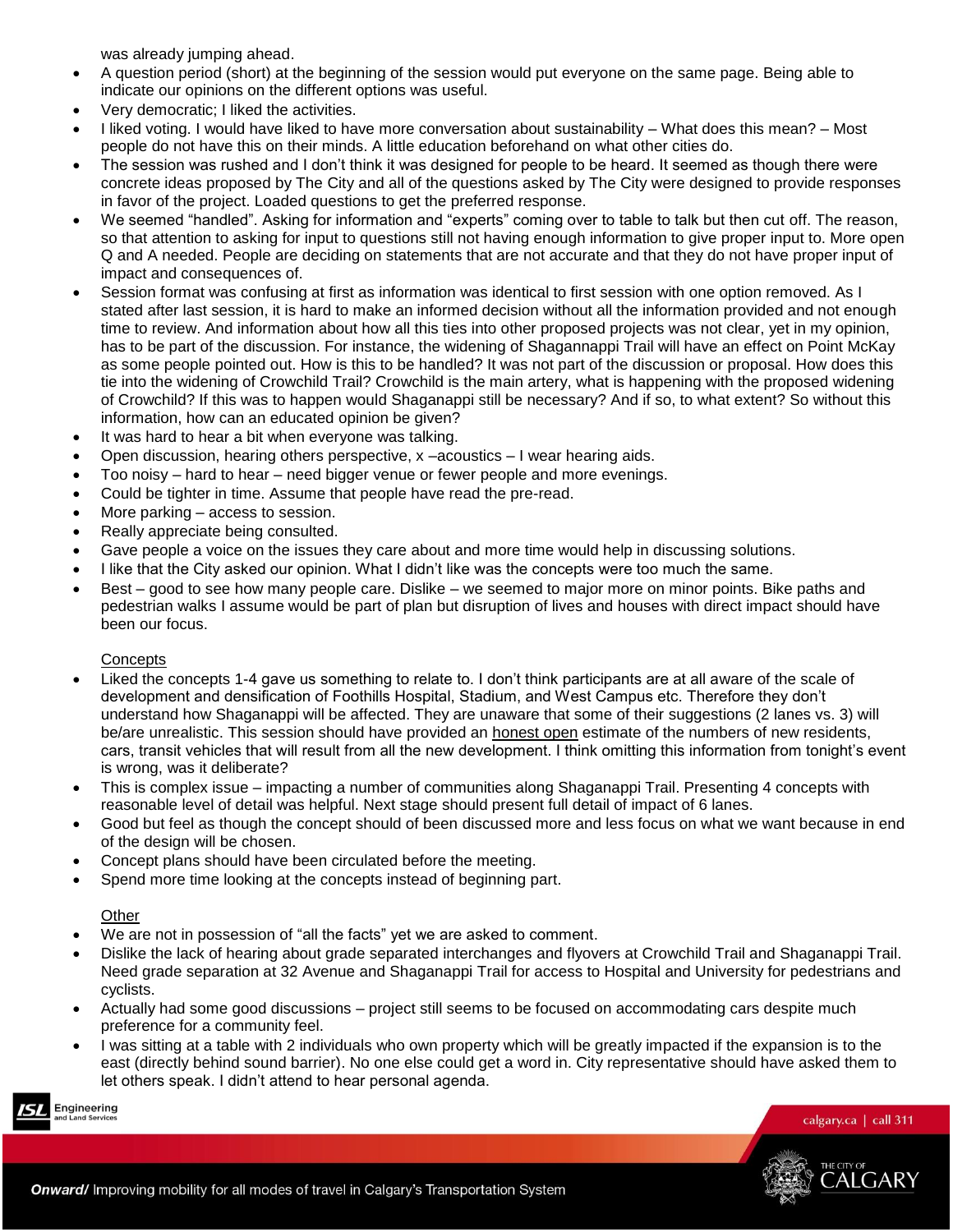- Show us what other places on the planet are doing, more time.
- These types of sessions should be done before any proposed plans are engineered.

# **About the Project**

**1. What do you like most about your community that may be impacted by changes to Shaganappi Trail? What are the key transportation improvement opportunities that should be considered in long-term plans for Shaganappi Trail?**

Traffic and Roadway

- Traffic should be directed to Crowchild Trail.
- City should look at alternative to widening Shaganappi Trail. The trail splits the varsity community which is a balanced walkable community. Enlarging the road by widening adds noise and pollution and affects safety of walkers and bikers crossing the road.
- Not enough consideration given to traffic being shuffled to community roads. No need for transit on Shaganappi Trail.

### Walking, Cycling and Transit

- Better ways for pedestrians to cross Shaganappi Trail.
- Walkable across Shaganappi Trail more readily. Roundabouts not more lights (traffic).
- I want every 5 year old to be able to cross Shaganappi safely. I hope homeowners who may lose their homes will be fairly compensated by The City; I think this will be the case.
- I like the walkability for my community (Varsity), and ease of access to amenities, downtown, transit etc. These all need consideration. Attention should be paid to fix issues that cause traffic to be directed to Shaganappi Trail (i.e. Crowchild Trail).
- I like the safe neighbourhood and ease of walking that can be done although at times crossing Shaganappi Trail is difficult. Increasing pedestrian crossing or ability to do so will allow traffic to flow better.
- Design and build with priority given to pedestrians, cyclist and transit. Figure out how to fit cars around pedestrians, cyclist and transit.
- Safe flow of traffic, pedestrians, cycles.
- It will affect walking and cycling.
- I think that optimization of pedestrian overpass, optimization of traffic signals and changes to Crowchild/Shaganappi overpass would improve traffic flow without widening Shaganappi. If the artery between 32<sup>nd</sup> and Crowchild was widened, without improving the flow onto Crowchild the problem of congestion will not be solved.
- Pedestrian bike overpass by hospital and vehicle access to Children's Hospital (should be on Shaganappi Trail) to be improved, with Bowmont Park parkway to river.
- Separate bike and pedestrian designated lanes. A physical separation (i.e. European model) due to high speed traffic. If no bike lanes for Shaganappi adapted i.e. only in community same physical separation should occur for any road over 30.
- It would be nice to have easier bike/pedestrian access to river. I appreciate being able to walk to facilities and work in my community.
- Cycling need a direct parallel connection to Bow river pathway, pedestrian crossings are okay now but should be improved (current overpass is stairs only).
- Keep up the focus on transit improvements, walking and cycling are important but relatively smaller.

# Home/Property

- My home. We live on west side of Shaganappi Trail. We would be directly impacted by any of the concepts presented.
- I don't think homes should be removed to make new traffic lanes.
- Loss of property values for those along Voyageur Drive if concept 1 or 2 are adopted. Travel into the core for those living away from the car.

### Community Character

- The proximity of school, community centre, shopping will the community remain a livable place? Improving bike paths in Varsity towards the university will help many students on the future.
- Creating a six lane route destroys the residential nature of the area, greater traffic, greater noise is negative.
- I live on Voyageur Drive. I love living in Varsity and would not like to be forced into selling. A wider Shaganappi Trail is needed for the future, but this can be done with minimal impact and should be.
- Varsity has quickly become a transportation corridor with traffic cutting our community in sections. It is losing the family neighbourhood feel. With Crowchild Trail above and Shaganappi Trail in the middle, we will have 2 freeways

Engineering

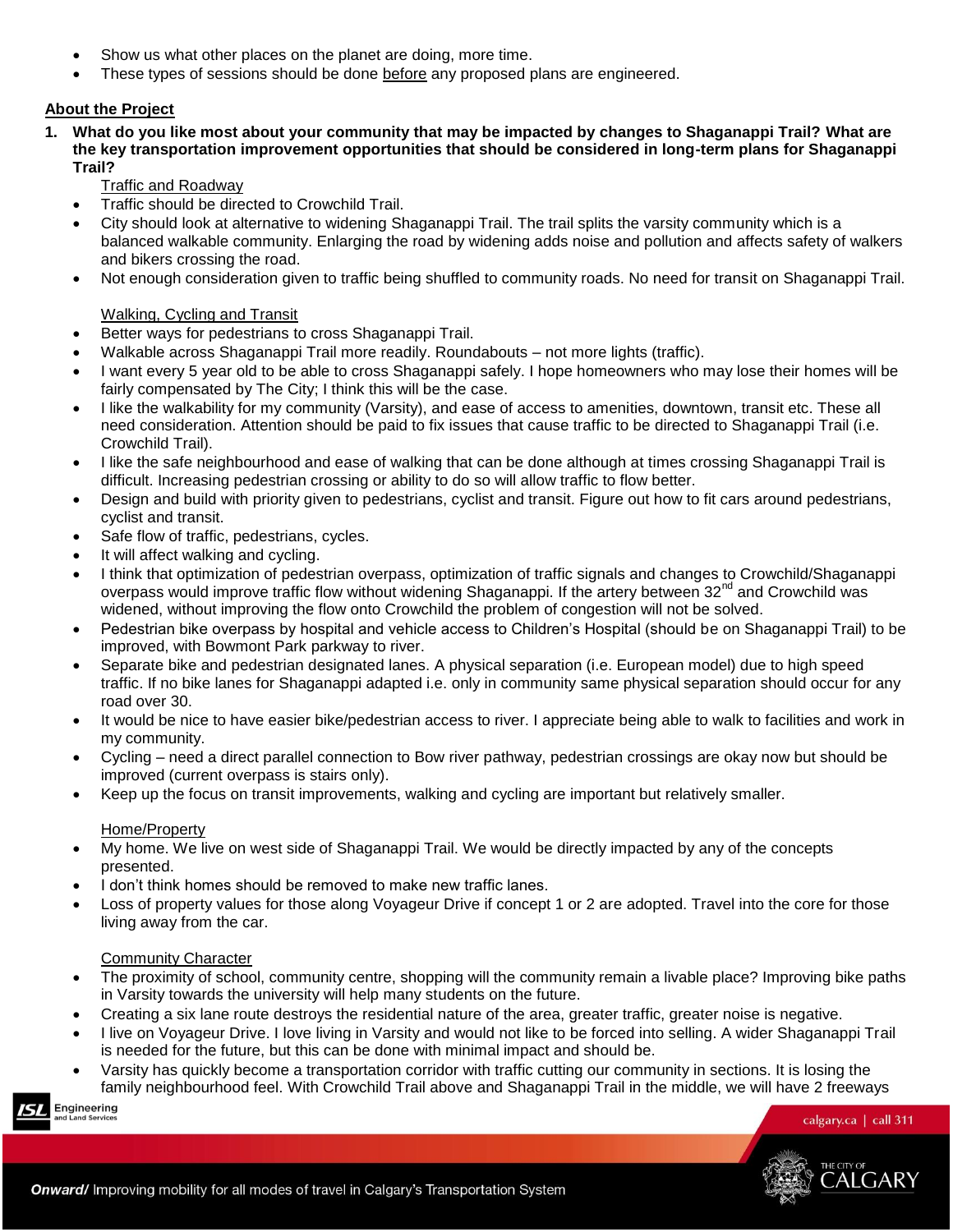running through and we already have enough noise/pollution. It has become a challenge to walk to neighbourhood amenities because it is so unpleasant walking along high traffic corridors.

• I like that I can get in and out no problem - lots of options. Improve the pedestrian access across; the loss of homes is a concern and the encroachment of the road into the neighbourhood. I don't want to live near a freeway like atmosphere.

Other

- Noise level and environmental pollution.
- There is no holistic approach; all of Market Mall, Crow-Shag, West Campus, Stadium, Foothills, 16<sup>th</sup> Ave and 29<sup>th</sup> Street all fit together. Dealing with this piecemeal is not reasonable or particularly useful.
- Any material changes like these proposed will affect the community, some more than others. And as stated above, an educated opinion cannot be given on the transportation changes if other parts (like Crowchild, Point McKay) are considered in the overall picture. And as stated, I am a directly affected homeowner so other than lane reversal or changes within the existing boundaries, I will be negatively affected.
- **2. What are some of the key transportation issues for people who live, work, go to school or otherwise visit destinations within the study area (e.g. Market Mall, University of Calgary, Foothills Medical Centre, etc.), via walking, cycling, transit or driving? Consider transportation issues for people who live within and outside of the study area and the different modes of travel.**

Traffic and Roadway

- Currently, transportation is fine, planning for the future is important. I don't cycle.
- Honestly, except light timing, I don't see any. It's harder to get around in other parts of the city.
- I strongly oppose moving to a six lane route.
- Need better longer turn lanes.
- Flow of traffic.
- When schools let out, the traffic from Market Mall increases due to people going home.
- The congestion and awkwardness of the  $16<sup>th</sup>$  Ave NW Shaganappi Trail Bowness Road interchange.
- I am not aware of any transportation issues of others in the study area. Being directly in the area, I use a motor vehicle and also walk directly in affected area. Even in high volume traffic, I find the area of study to be better than other areas. (Crowchild for example) I have traveled both routes to and from work downtown (Shaganappi/Crowchild) I have had no issues as a pedestrian and cyclist as there are ample routes on both sides. I think if traffic is considered to be a problem in this area, something as simple as different light timing should be considered.

# Walking, Cycling and Transit

- All of these transportation need to be considered so that walkers' and cyclists are safe and also drivers have access to amenities along Shaganappi Trail.
- Safety when walking and cycling.
- Crossing the road safely timing of lights and pedestrian walk sign.
- Shaganappi Trail is very busy and can be dangerous to cross during peak hours. Walking to local schools or biking to school, isn't possible when Shaganappi Trail is busy!!
- No walking path on 32 Ave only bike path.
- Malls are not pedestrian friendly (i.e. No sidewalk)
- There is no easy and direct bike access from Varsity to the river pathway at the end of Shaganappi.
- This is a winter city in northern climate therefore less emphasis on cycle & pedestrian traffic (other than schools) is appropriate.
- Considering we are so close, bike paths would be greatly used.
- There are lots of bike paths and walkways, but no signage to notify people where to go. Transit is good, but could be more frequent.
- Express bus service to market mall from train.
- Access to LRT plus parking, remember walkers and cyclists.
- More transit.
- The transit needs to be improved.
- Competing space for transport of bikes, people, cars. Should be separate spaces for all.



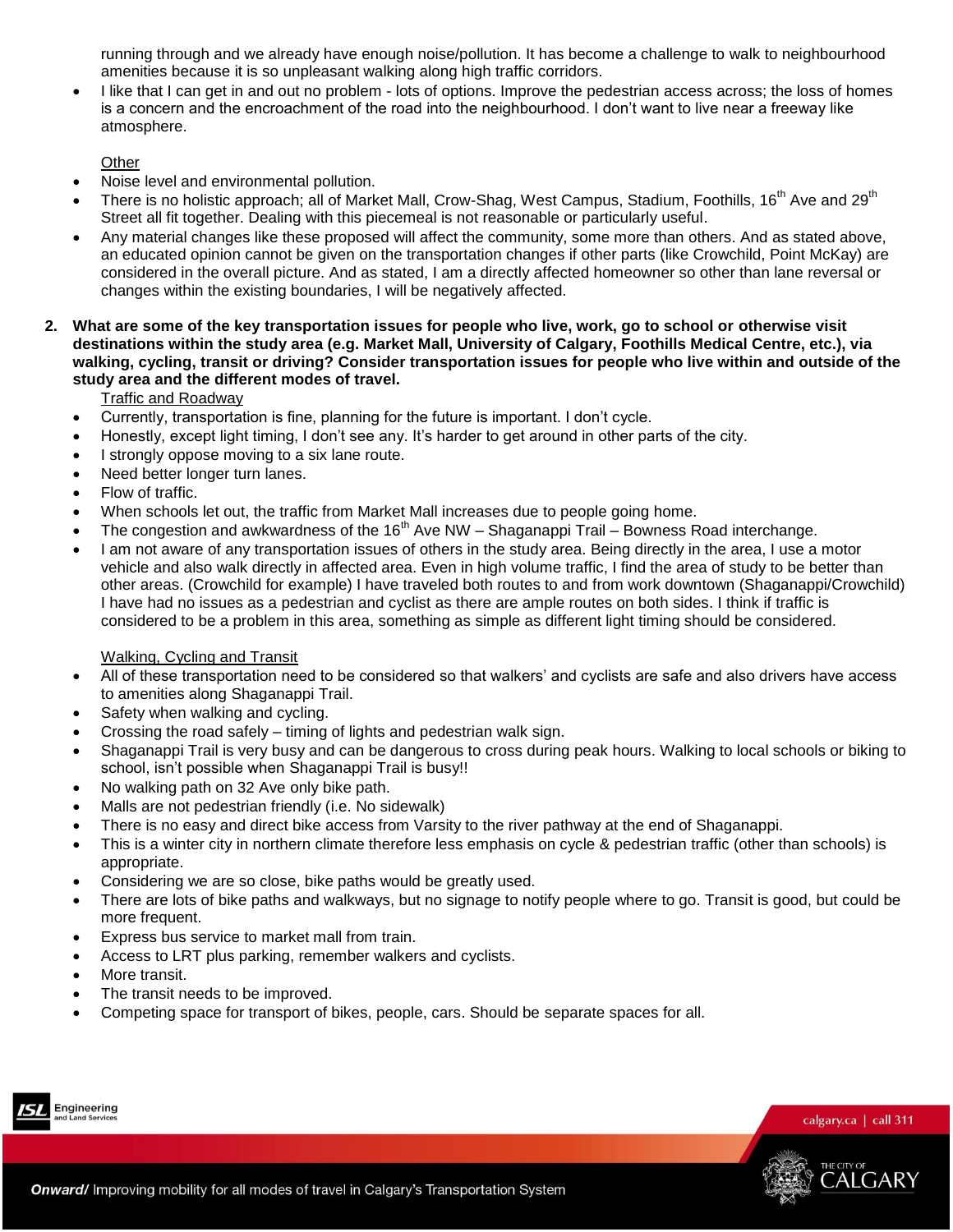Community Character

- The massive increase in density in this area will result in a decrease in the quality of our lives for the next 30 years.
- Ease of mobility, traveller friendly for users.
- Good access within and out of community.

# **Other**

- Large percentage of senior citizens in immediate area.
- Key issue proposed West Campus, Stadium development, expansion of Foothills (new Cancer Centre) expansion of Foothills Athletic Park, ongoing development along Crowchild Trail (Brentwood, 53<sup>rd</sup> St), planned new communities in NW, proposed expansion of Cochrane...multiple impacts on traffic on Shaganappi Trail, Crowchild Trail, 16<sup>th</sup> Ave NW, Memorial Drive, 19<sup>th</sup> Street, 14<sup>th</sup> Street, 10<sup>th</sup> Street.
- Safety, noise, environmental pollution.
- **3. What are some key transportation issues for people who use Shaganappi Trail to travel to destinations outside the study area (e.g. Downtown as part of their daily commute, etc.)? Consider how transportation improvements may be different for people to live within and outside of the study area, visit the study area for different reasons, and visit destinations within and outside the study area using Shaganappi Trail.**

# Traffic and Roadway

- Crowchild Trail interchange needs to be re-thought.
- Improve Crowchild Trail so only traffic on Shaganappi that should be there.
- If Crowchild Trail is congested, Shaganappi Trail gets busier. Some days Shaganappi Trail is not too bad and other days it is worse.
- Only way to get to South Calgary and Downtown on an overused Crowchild Trail. Need more river crossings.
- As stated, I do not have any transportation issues with Shaganappi. I can take 2 routes from my location to downtown Shaganappi or Crowchild. Having used both to travel to and from downtown, I find Crowchild the large issue and have no issue with Shaganappi. This is the most confusing part for me. Please note I'm directly in the middle of the "study" area. I commute by car in heavy traffic times, commute as a pedestrian or cyclist in other times and find no issues with Shaganappi (even in heavy traffic it moves well in comparison to other areas). The issue I have is Crowchild. That is why I find it easier and quicker to commute Shaganappi to 16<sup>th</sup> or memorial and downtown than to attempt Crowchild. That is why I am unclear as to why this is being studied and done before Chrowchild study/improvement. Could someone make this clearer to me as I do not understand? I am not an area transit user so I cannot comment on the transit situation.
- Shaganappi Trail is not a problem at the moment City needs to limit development along the corridor and lands adjacent. Development along Crowchild Trail leads to motorists moving over to Shaganappi Trail.
- Interchange challenge at Shaganappi Trail and  $16<sup>th</sup>$  and Parkdale Boulevard.
- Intersections at Bowness Road/Trans Canada Hwy and John Laurie Boulevard.
- There is no ramp top allow traffic from Shaganappi to west  $16<sup>th</sup>$  without taking a small detour through part of Bowness. This should be fixed. The lights on Crowchild/Shaganappi overpass need to be optimized for traffic flow.
- Merge to 16<sup>th</sup> Ave very tight. Better sign for inlet southbound on Shaganappi to encourage flow before it is visible.
- Traffic on Shaganappi Trail, Crowchild Trail, 16<sup>th</sup> Ave NW, Memorial Drive, 19<sup>th</sup> Street, 14<sup>th</sup> Street, 10th Street.
- Traffic congestion along the route.
- Congestion at Shaganappi Trail and Bowness Road is a concern. If traffic lights on Crowchild Trail from 24 Ave through Kensington Road might alleviate traffic on Shaganappi Trail.
- Keep free flow for vehicles, keep traffic off community roads.
- Concept should not encourage Shaganappi Trail as a commuter route to downtown.
- The speed; the amount of cars using the road may increase the congestion which may push the traffic to other areas.
- It is high speed so proper turn lanes off end on. Ease of traffic flow. Not competing with bike or on foot travel. These should be separate. If bus transport increased, proper and safe to get to indents from traffic to and from area need to be addressed.
- When will the lines on Shaganappi Trail above John Laurie Boulevard be painted? With all the construction, they have faded already.

# Walking, Cycling and Transit

- Need a direct cycling connection to Bow River pathway for people cycling downtown or to Edworthy Park.
- Express buses needed on south side of mall for city centre.
- Focus on making transit more appealing and efficient in order to entice people to leave their cars at home. Make cycling and walking easy on a year round basis. Multi model travel encouraged by making it easy to bike to LRT station.

Engineering

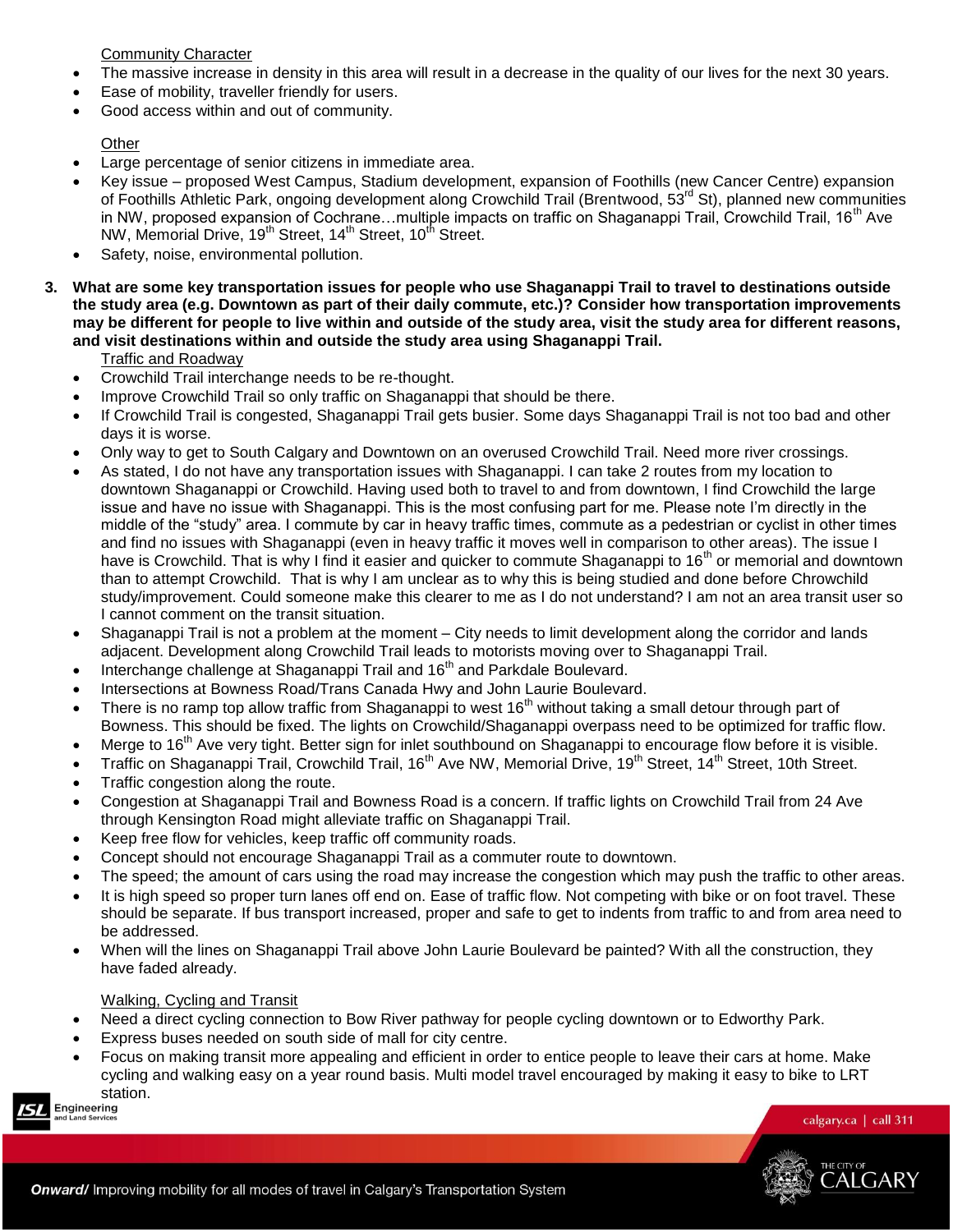Community Character

Getting out of my neighbourhood.

Other

Let's not think of ourselves – let's think of what's best for reducing Calgary's footprint – that's most important for me.

### **4. What evaluation criteria are most and/or least important? Are there any that are not listed but should be considered? (see handout)**

Most Important

- Most important: 1. Environmental pollution, 2. noise, 3. safety.
- See #2 [Ease of mobility, traveller friendly for users.]
- Overall mobility, safety.
- Efficient traffic flow for all, Shaganappi Trail is a major corridor.
- The most important criteria I feel is traffic as this is what this study is all about.
- Manage traffic according to density of population with using cars not bikes and walkers.
- Most important: people usable, cyclists can ride to work or down Shaganappi Trail North and South easy, don't impact people's homes...we already have small roads in front of our houses and if we park in front.
- Safety, residential impact.
- Residential property impact.
- Low impact to property facing Shaganappi.
- HOV lanes have express buses from every neighbourhood to and from downtown. Make them inexpensive with the HOV lane it will be easier faster and cheaper (avoid parking) to take bus – lots of cars off the road which is the goal.
- Sustainability less cars more transit, NOT WIDEN ROADS thinking of Calgary's footprint.

#### Least Important

No need for HOV/Bus lanes, keep Shaganappi as an arterial road.

### Are there any that are not listed but should be considered:

- Noise need to be considered and pollution.
- Noise was not listed, it would be better to have slower speed but with better flow (similar to Memorial Drive).

### **Other**

- Stop thinking about how to move cars, think about how to move people.
- Stop re-engineering the city to a European public transit, high density model.
- Community asked for evaluation and/or shown evaluation criteria but background input of information not given. Asked to give preference but no knowledge of homes to be impacted, no direction of ideas can occur without proper input of understanding impact and consequences for each.

# **5. Considering the themes identified from the questions above and in your small group discussions, please share any additional ideas or feedback you have on the design concepts.**

### Traffic and Roadways

Concept 4 – Why is the median so wide? Leave the median alone, so lanes can be wider.

# Walking, Cycling and Transit

- Strongly support keeping pathways on residential side of sound barriers.
- Don't impact homes, need more pedestrian crossovers that can accommodate walkers and cyclists. Improve buses ability to get to downtown or hospital that allow for less cars.
- Less roads, more bikes, walking, public transit.
- Why is transit along corridor so important? The c-train runs parallel and is very accessible. Perhaps feeder service should be expanded? Along the same line of thought, why are HOV lanes so important? I doubt their effectiveness and that they would actually encourage carpooling.



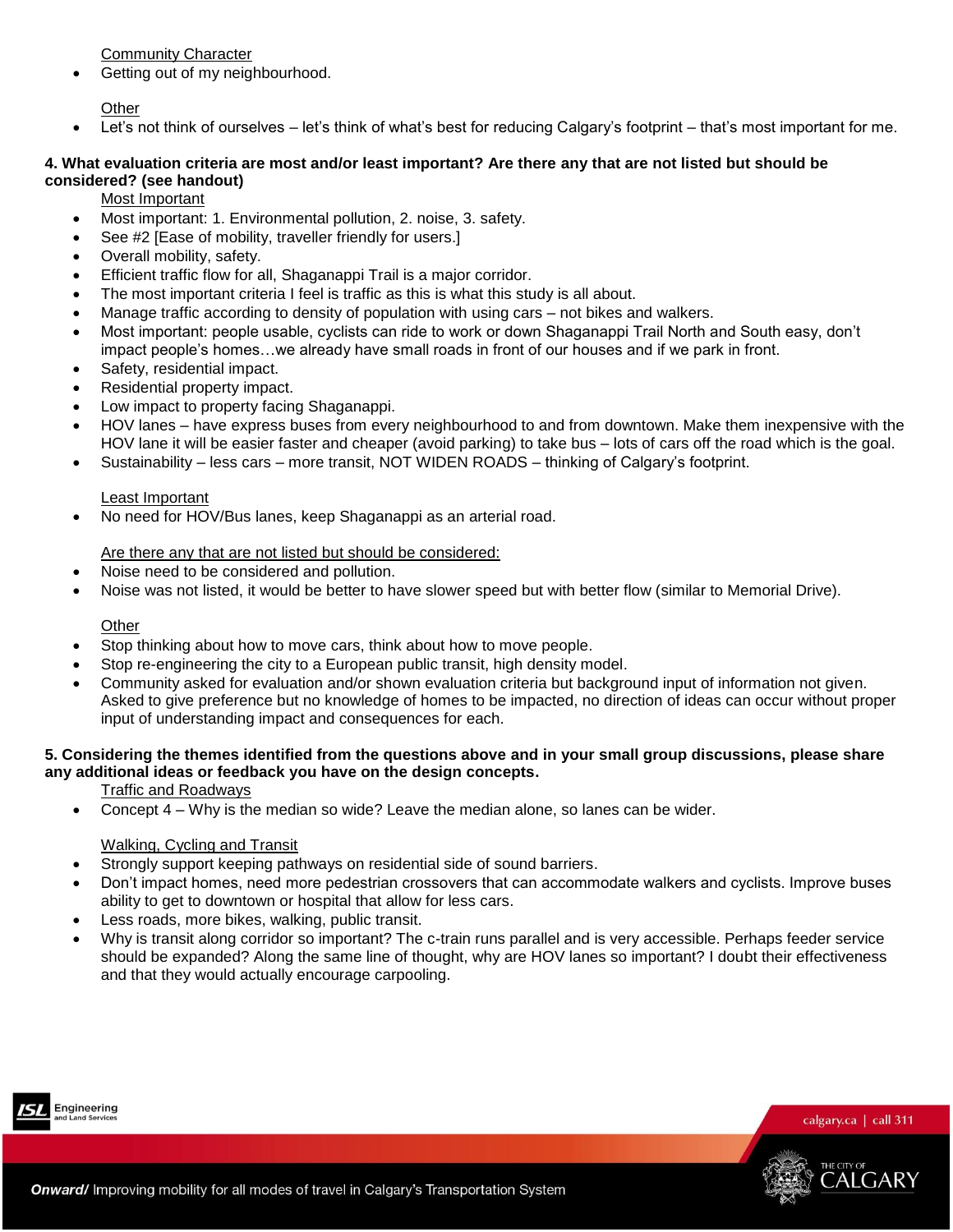Community Character

- Please, please incorporate beauty and trees and think about the sound impact to Varsity. It is very loud and lots of pollution already. If you must widen then put a sound wall and a row of evergreen trees to give those poor people on Voyageur Drive something to look at. Don't take houses out, widen a little on both sides. If you line Voyageur Drive with evergreens you beautify it for both residents of the street and neighbourhood and reduce noise – win, win.
- More calm/quiet idea appreciated.
- Your design concepts do not address impact of concepts or consequences of said concept to community. Before feedback can occur proper knowledge of impact and consequences need to be present. You cannot multiply before you learn to add.
- I think that the designs do not integrate current biking and walking pathways. The current plans seem to put those living adjacent to Shaganappi in jeopardy by either removing their property of decreasing the livability of the area (ie: traffic noise by removal of the sound barrier).

Other

- Allow tentative designs to be presented with lots of time and space for modifications from public.
- It was widely recognized that the area has seen a great many high density developments in the past year Brentwood, Crowchild Trail development (3 towers), planned West Campus – we do not want additional.
- We really need the full picture of proposed developments in NW Calgary for the next 10-20 years in order to assess the changes to Shaganappi Trail, Crowchild Trail,  $16<sup>th</sup>$  Ave etc. are required or appropriate.
- Need this process to be more holistic.
- Does anyone in City Hall or Engineering firms ever think about cost?
- As stated earlier, I feel these concepts cannot be evaluated without the surrounding plans/proposals. As to any of these proposed changes, I would only like to see changes within the existing boundaries.

# **Additional Comments:**

Traffic and Roadway

- My concern is that we widen Shaganappi Trail create better flow, more traffic, which results in even greater traffic congestion on Parkdale Boulevard towards the downtown. Parkdale Boulevard/Memorial Drive is already becoming congested yet Parkdale Boulevard/Memorial Drive cannot be widened.
- Preference to widen to the west side. The plan says 22 homes will be impacted. It should be 14 homes as there are 3 lanes near Market mall. Concerns for the property assessment going down. Do not like driving on Crowchild Trail. Shaganappi Trail widening should be done years ago. Too bad there is no funding. Shaganappi Trail should be widened first. The attainable home developed should be done later.
- Thank you for informing me of this Corridor Study. I do not agree with comments that homes should not be affected. Years ago, it was understood that the homes on the west side of Shaganappi Trail would be gone for lane widening, and I assume it is documented. This project should have been concluded a long time ago. Something has to be done very soon. More bikers want to ride to work, traffic is increasing, and Crowchild Trail cannot handle it, and everyone I have talked to does everything to avoid Crowchild Trail. Any problem on Crowchild Trail results in people sitting in traffic and not being able to get to their families.

Safety is a huge issue with cars coming off of Crowchild Trail to get on to Shaganappi Trail going south and there should be that third lane right there up to Varsity Drive. After that, there is the third lane going to Market Mall. There are 14 houses affected, not the 22 presented.

The intersection of Varsity Dr. and Shaganappi Trail is a real safety issue and with the widening, hopefully that would be resolved.

If you do not include the taking of the houses on the west side (it does not make sense to take the ones on the east side due to shopping centers, etc. and there is no need for it), it will just be a piece meal project ruining people's lives that live in the houses on the west side. Certain suggestions have been made that are completely out of line such as taking parts of people's yards, and bike traffic and walkers would be right in front of the houses, parallel parking in front of the homes, a cement wall separating Shaganappi from the homes (cruelty), trees which would raise another safety issue as we live in an icy climate and could be disastrous, leaving it as is.

I live in one of the homes on Voyageur Dr. (west side). I have seen so many accidents, near accidents and awful situations and know the right thing to do is what was said would be done years ago. Anyone who thinks differently just is not paying attention. Meanwhile, most everyone knows these houses were not to be here now, so the City has deliberately devalued my home while money is spent elsewhere in Varsity to increase other people's homes

Engineering